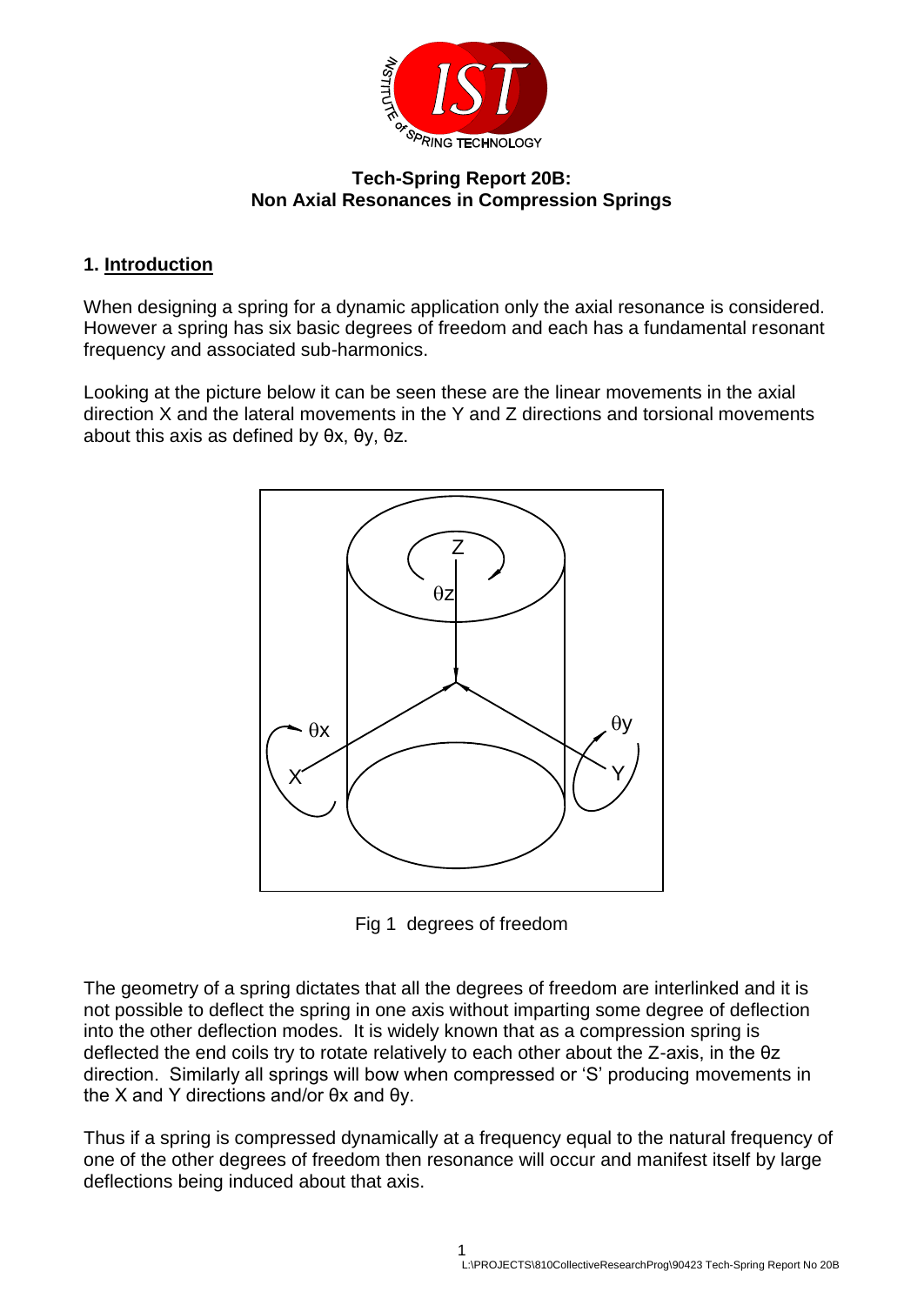

## **2. Equipment used**

A spring to the following design (see Technical report 20A) was fitted with a strain gauge and installed into a fatigue-testing machine. The strain gauge equipment enabled monitoring and analysis of the vibrations in the spring.

| <b>INSTITUTE OF SPRING TECHNOLOGY</b>                                                                                                                                                                                                                                     |                                                                                          |                                                                                 |                                                                                                                                                                                                               | Date:                                                                                         | 16/04/2009 10:46:15                              |
|---------------------------------------------------------------------------------------------------------------------------------------------------------------------------------------------------------------------------------------------------------------------------|------------------------------------------------------------------------------------------|---------------------------------------------------------------------------------|---------------------------------------------------------------------------------------------------------------------------------------------------------------------------------------------------------------|-----------------------------------------------------------------------------------------------|--------------------------------------------------|
| <b>Spring Type</b> Round Wire Compression<br>Designed To:<br>Tolerance Standard:<br>Material<br>EN 10270 Pt1 Patented Carbon<br>Youngs Mod (E):<br>Rigidity Mod (G):<br>Density:<br>Unprestress:<br>Prestress:                                                            | EN 13906-1: 2002<br>DIN 2095 / 2096<br>206000<br>81500<br>.00000785<br>$0 - 45$<br>45-56 | N/mm <sup>4</sup> 2<br>N/mm <sup>4</sup> 2<br>Kg/mm^3<br>%<br>%                 | Calculated Data<br>Solid Length:<br>Min. Length (static):<br>Min. Length (dynamic):<br>Solid Load:<br>Solid Stress:<br>Stress Factor:<br>Active Coils:<br>Spring Index:<br>Helix Angle:<br>Buckling Possible: | 51.50<br>62.01<br>67.26<br>860.78<br>864.51<br>1.14<br>8.55<br>9.86<br>7.79<br>Not Applicable | mm<br>mm<br>mm<br>Ν<br>N/mm <sup>n2</sup><br>Deg |
| End Type:<br>Dead Coils:<br>Tip Thickness:<br>End Fixation:<br><b>Design Parameters</b><br>Wire Diameter:<br>Outside Diameter:                                                                                                                                            | Closed and Ground<br>1.75<br>50.00<br>Fixation not known<br>5.00<br>54.30                | %<br>mm<br>mm                                                                   | <b>Buckling Definite:</b><br>Spring Pitch:<br>Inside Diameter:<br>Mean Coil Dia.:-<br>Wire Length:<br>Weight / 100:<br>Natural Freq:                                                                          | Not Applicable<br>21.20<br>44.30<br>49.30<br>1607.8<br>24.78<br>5234.9                        | mm<br>mm<br>mm<br>mm<br>Кg<br><b>RPM</b>         |
| Total Coils:<br>Spring Rate:<br>Free Length:                                                                                                                                                                                                                              | 10.30<br>6.21<br>190.00                                                                  | N/mm<br>mm                                                                      | (Calculated)                                                                                                                                                                                                  |                                                                                               |                                                  |
| Stress Data                                                                                                                                                                                                                                                               |                                                                                          |                                                                                 |                                                                                                                                                                                                               |                                                                                               |                                                  |
| Lower<br>Tensile<br>1260<br>SL.<br>SM<br>1460<br>1460<br>DМ<br>SН<br>1660<br>DН<br>1660<br>Specified                                                                                                                                                                      | % Tensile<br>Solid<br>69 O<br>59 O<br>59 O<br>52 P<br>52 P                               | 1<br>17 U<br>15U<br>15 U<br>13 U<br>13 U                                        | Operating Positions<br>2<br>19 U<br>16 U<br>16 U<br>14 U<br>14 U                                                                                                                                              |                                                                                               |                                                  |
| <b>Operating Data</b>                                                                                                                                                                                                                                                     |                                                                                          |                                                                                 | Operating Positions                                                                                                                                                                                           |                                                                                               |                                                  |
| Length (mm)<br>Load (N)<br>Deflection (mm)<br>Stress (N/mm^2)<br>Stress % Solid<br>Load Tol. Grade 1 (N)<br>Load Tol. Grade 2 (N)<br>Load Tol. Grade 3 (N)<br>O.D. Expansion (mm)<br>Software Copyright © 2002-2008 Institute of Spring Technology, Sheffield, UK (V7.50) |                                                                                          | 1<br>155.00<br>217.52<br>35.00<br>218<br>25<br>17.93<br>28.46<br>45.54<br>0.184 | 2<br>152.00<br>236.17<br>38.00<br>237<br>27<br>18.11<br>28.74<br>45.99<br>0.200                                                                                                                               |                                                                                               |                                                  |

Fig 2. Axial Characteristics of Test Spring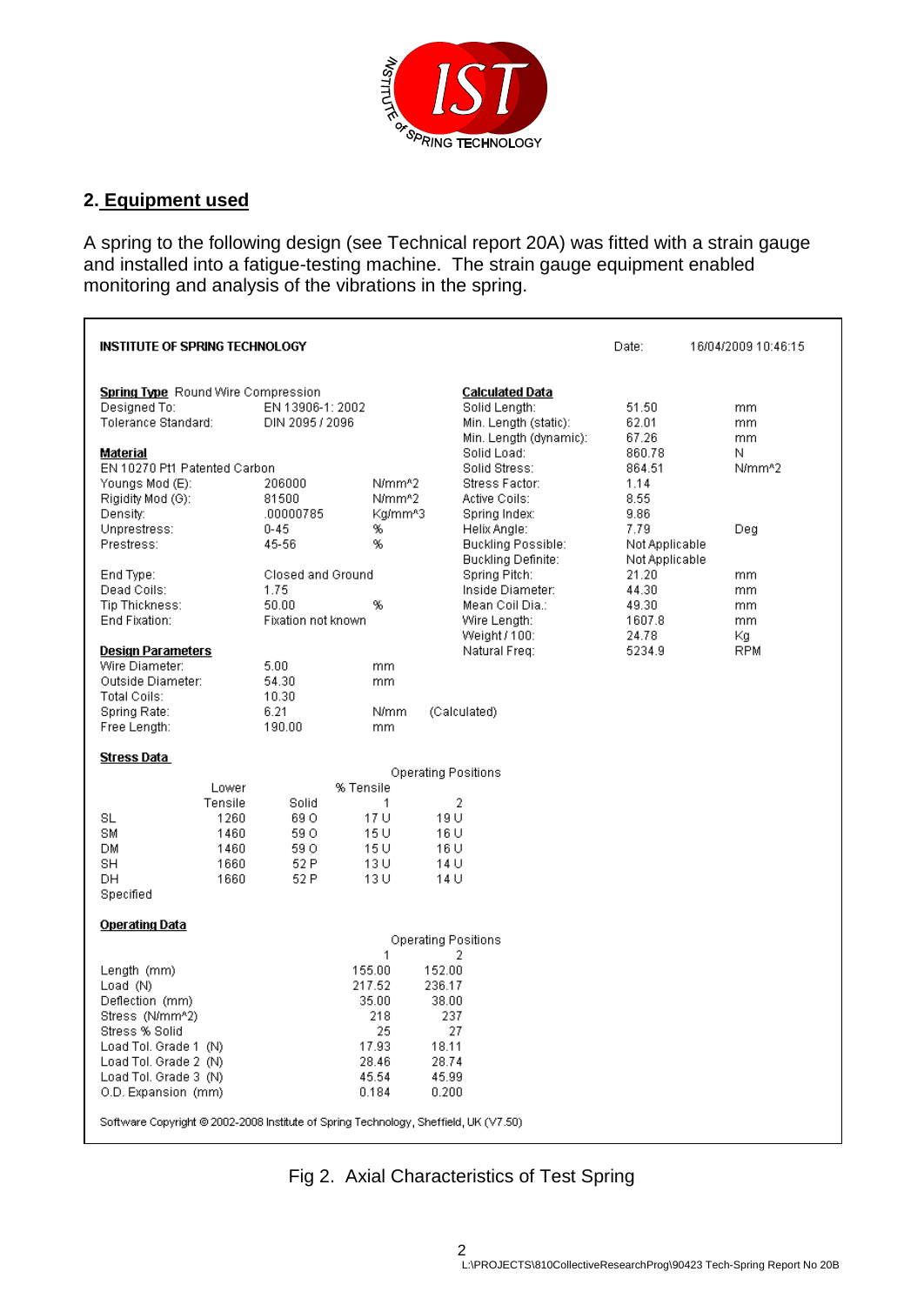

| INSTITUTE OF SPRING TECHNOLOGY |        |        |        |         |            | Date:   |                     | 16/04/2009 10:46:53 |
|--------------------------------|--------|--------|--------|---------|------------|---------|---------------------|---------------------|
| Lateral Characteristics        |        |        |        |         |            |         |                     |                     |
|                                | Axial  | Axial  | Axial  | Lateral | Lateral    | Lateral | Lateral             | Combined            |
|                                | Length | Load   | Stress | Rate    | Deflection | Load    | Stress              | Stress              |
|                                | mm     | Ν      | N/mm^2 | N/mm    | mm         | Ν       | N/mm <sup>4</sup> 2 | N/mm <sup>4</sup> 2 |
| <b>Free Position</b>           | 190.00 |        |        | 1.29    |            |         |                     |                     |
| Working Positions              |        |        |        |         |            |         |                     |                     |
|                                | 155.00 | 217.52 | 218    | 0.208   |            |         |                     |                     |
| 2                              | 152.00 | 236.17 | 237    | 0.0951  |            |         |                     |                     |

Fig 3. Lateral characteristics of test spring.

#### **3. Theoretical calculation of the torsional and lateral natural frequency**

#### **3.1 Torsional natural frequency**

To calculate the torsional natural frequency, the compression spring is considered as a torsion spring with the end coils removed. It is assumed that only the ground ends are inactive which equates to *Total coils – 1.5*.

The formula for a torsion spring with both ends fixed is:

$$
\omega_{nTor} = \frac{d}{4\pi D^2 n} \sqrt{\frac{E}{\rho}}
$$

Where: *ωn*=Natural frequency  $E$  = Young's modulas (2.06x10^11N/M<sup>2</sup>)  $d =$  Wire diameter *D* = Mean coil diameter  $\rho$  = Density (7850 kg/M<sup>3</sup>) *n* = Number of active turns

Note: Alwaysuse M,Kg,N units

This calculates out to:  $\omega_{nTor}$  = 95.3Hz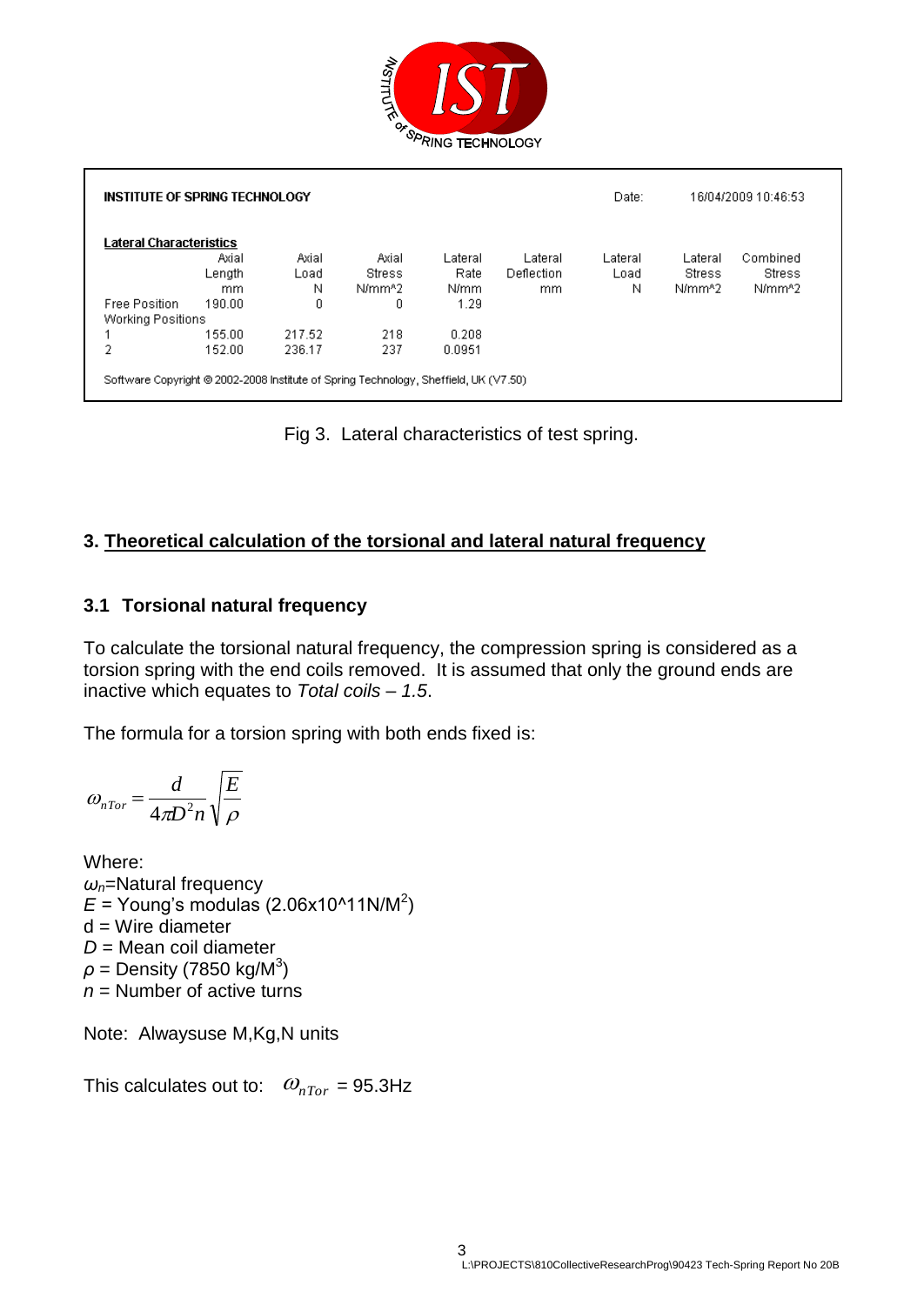

#### **3.2 Lateral natural frequency**

By analogy a compression spring laterally vibrating about its centre is similar to a beam, built in at both ends and of constant mass/length.

The formula for such a beam is:

$$
\omega_n = 3.56 \sqrt{\frac{E \times I}{Mass \times L^3}}
$$
 or  $\omega_n = \sqrt{\frac{12.67 \times E \times I}{Mass \times L^3}}$  which must be the general form  $\omega_n = \sqrt{\frac{k}{Mass}}$ 

And hence  $k_{on} = \frac{12.07 \times 10^{-4}}{I^3}$ 12.67 *L*  $k_{on} = \frac{12.67 \times E \times I}{I^3}$  $\frac{1}{\omega n} =$ 

The centre stiffness *k* for a built in beam is:  $k = \frac{152 \times 1}{l^3}$ 192 *L*  $k = \frac{192 \times E \times I}{I}$ 

Thus the static stiffness in the beam  $k_{beam} = \frac{1.22 \times 10^{14}}{I^3}$ 192 *L*  $k_{\text{beam}} = \frac{192 \times E \times I}{I^3}$  must be equivalent to the stiffness used for calculating the natural frequency  $k_{\text{on}} = \frac{12.67 \times 10^{-3}}{I^3}$ 12.67 *L*  $k_{on} = \frac{12.67 \times E \times I}{I^3}$  $\frac{1}{\omega n}$  =

So to use the beam centre stiffness it must be factored 192  $k = \frac{12.7 \times k_{beam}}{122}$ 

So *Mass k*  $n = \sqrt{15.12 \times}$  $=$ 15.12  $\omega_n = \sqrt{\frac{k}{\sqrt{1-4(1-\lambda_0)}}}$  or *Mass k*  $n - 3.89$ 

 $\omega_n = \frac{1}{2.008} \sqrt{\frac{k}{15}}$  where  $k =$  Lateral stiffness of the beam

Thus we can use this formula to calculate the natural frequency of a spring vibrating about the lateral centre of a spring.

If the spring is considered as two half springs oscillating in unison, the analysis only needs to consider a single half and calculate its lateral spring rate.



Fig 4. Halving of test spring for theoretical analysis.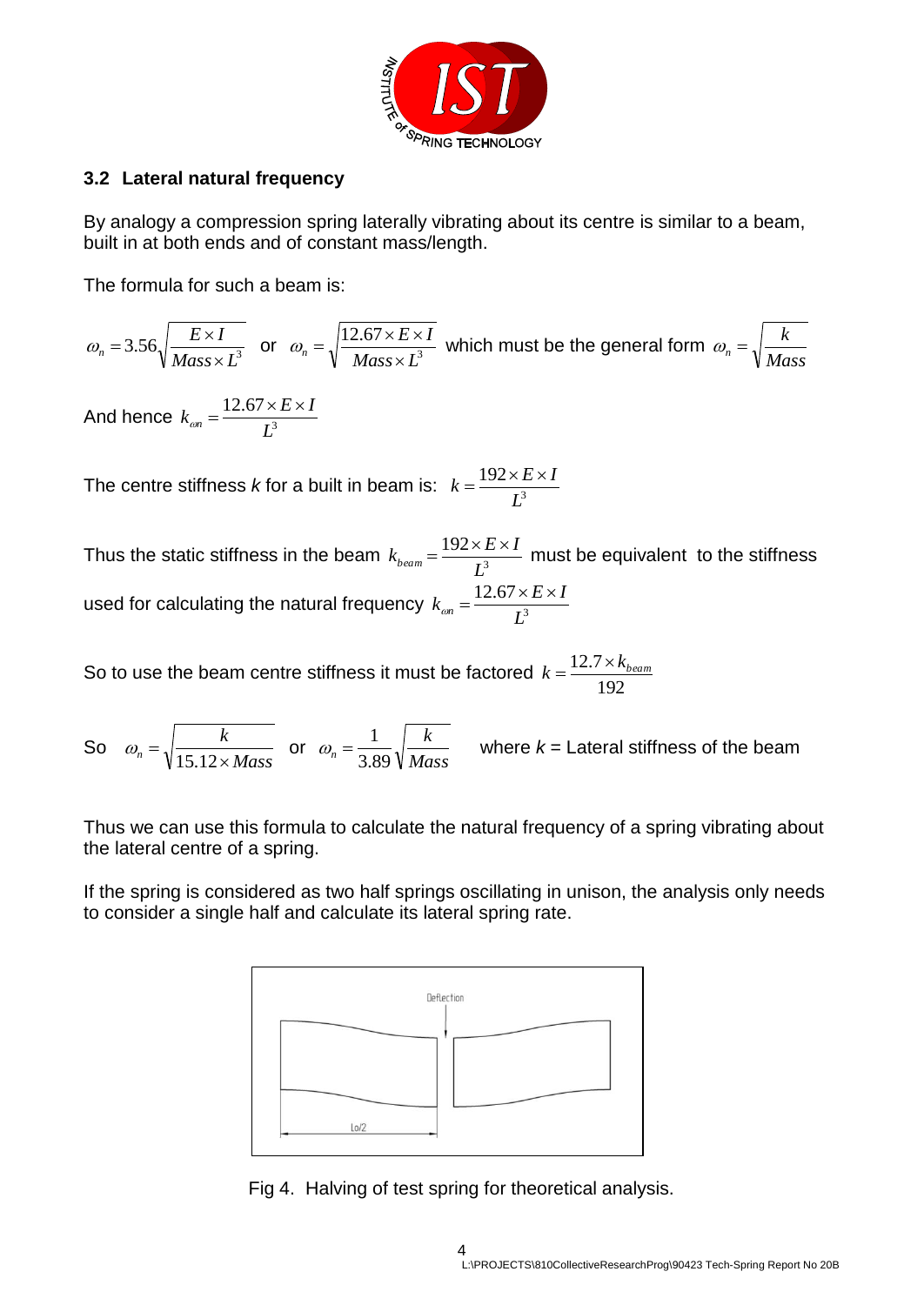

For this IST's version 7.5 cad software was used. Care has to be taken in the estimation of the active coils and hence the active mass of the spring.

Lateral deflection will induce shearing into the dead end coil, thus more coil will be active than in the axial mode, and hence a dead end coil factor of 1.5 has been used.

Thus the half spring will have a total number of turns:

$$
N_{\text{half}} = \frac{N_{\text{total}} - 1.5}{2} + 1.5
$$

And an active number of turns:

$$
n_{0.} = \frac{N_{\text{total}} - 1.5}{2}
$$

For the test spring:

*Nhalf* = 5.9  $n_{half} = 4.4$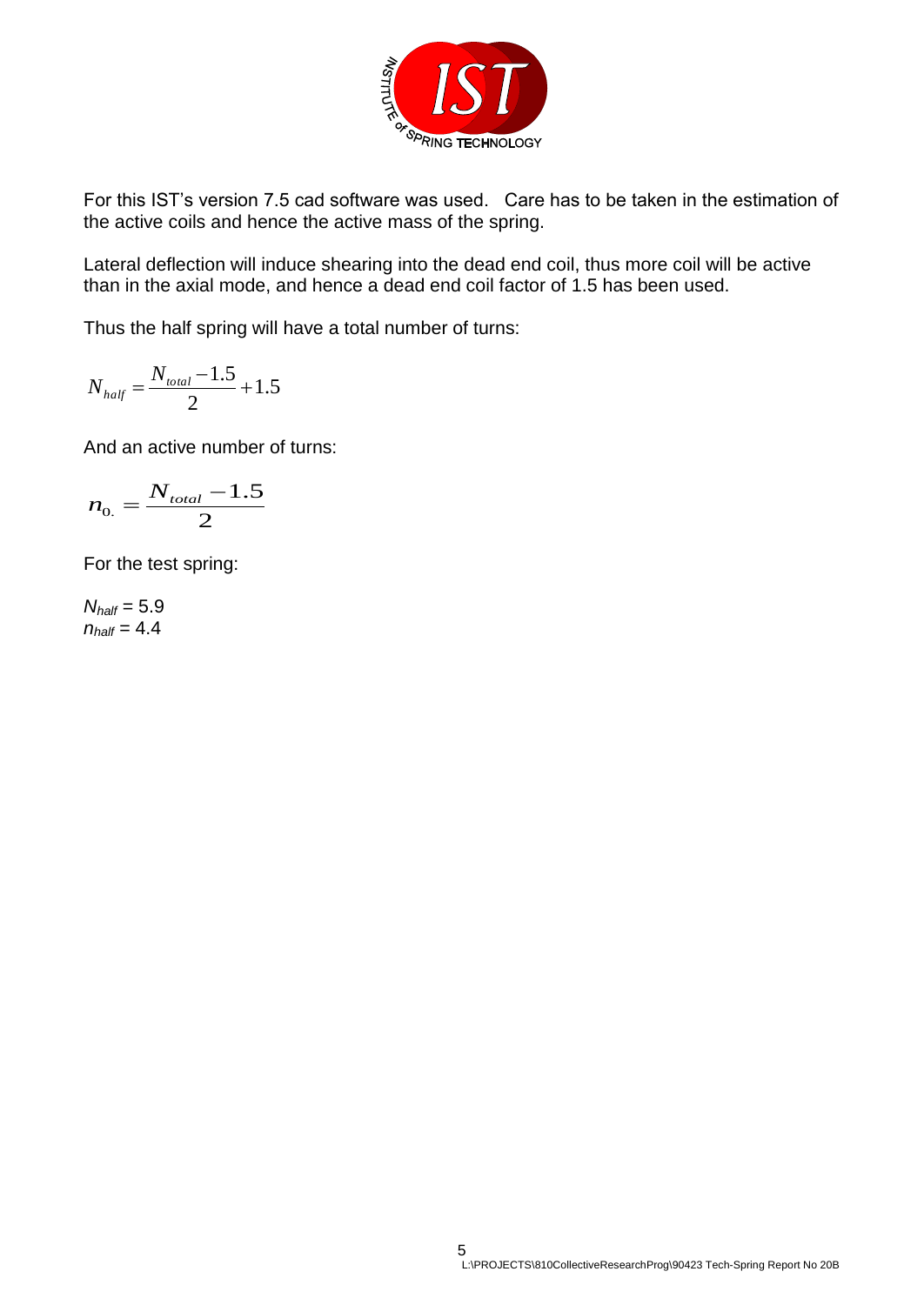

| <b>INSTITUTE OF SPRING TECHNOLOGY</b>                                                |                           |                                 |                                   | Date:          | 21/04/2009 08:51:42 |
|--------------------------------------------------------------------------------------|---------------------------|---------------------------------|-----------------------------------|----------------|---------------------|
|                                                                                      |                           |                                 |                                   |                |                     |
| Spring Type Round Wire Compression                                                   |                           |                                 | Calculated Data                   |                |                     |
| Designed To:                                                                         | EN 13906-1: 2002          |                                 | Solid Length:                     | 29.50          | <sub>mm</sub>       |
| Tolerance Standard:                                                                  | DIN 2095 / 2096           |                                 | Min. Length (static):             | 34.91          | mm.                 |
|                                                                                      |                           |                                 | Min. Length (dynamic):            | 37.61          | mm.                 |
| Material                                                                             |                           |                                 | Solid Load:                       | 821.23         | Ν                   |
| EN 10270 Pt1 Patented Carbon                                                         |                           |                                 | Solid Stress:                     | 824.78         | N/mm <sup>^2</sup>  |
| Youngs Mod (E):                                                                      | 206000                    | N/mm <sup>4</sup> 2             | Stress Factor:                    | 1.14           |                     |
| Rigidity Mod (G):                                                                    | 81500                     | N/mm <sup>A</sup> 2             | Active Coils:                     | 4.40           |                     |
| Density:                                                                             | .00000785                 | Ka/mm^3                         | Spring Index:                     | 9.86           |                     |
| Unprestress:                                                                         | $0 - 45$                  | %                               | Helix Angle:                      | 7.52           | Deg                 |
| Prestress:                                                                           | 45-56                     | %                               | <b>Buckling Possible:</b>         | Not Applicable |                     |
|                                                                                      |                           |                                 | Buckling Definite:                | Not Applicable |                     |
| End Type:<br>Dead Coils:                                                             | Closed and Ground<br>1.50 |                                 | Spring Pitch:<br>Inside Diameter: | 20.45<br>44.30 | mm                  |
| Tip Thickness:                                                                       | 50.00                     | %                               | Mean Coil Dia.:                   | 49.30          | mm                  |
| End Fixation:                                                                        | Fixation not known        |                                 | Wire Length:                      | 919.83         | mm<br>mm.           |
|                                                                                      |                           |                                 | Weight / 100:                     | 14.18          | Κg                  |
| <b>Design Parameters</b>                                                             |                           |                                 | Natural Freq:                     | 10172          | <b>RPM</b>          |
| Wire Diameter:                                                                       | 5.00                      | mm                              |                                   |                |                     |
| Outside Diameter:                                                                    | 54.30                     | mm                              |                                   |                |                     |
| Total Coils:                                                                         | 5.90                      |                                 |                                   |                |                     |
| Spring Rate:                                                                         | 12.08                     | N/mm                            | (Calculated)                      |                |                     |
| Free Length:                                                                         | 97.50                     | mm                              |                                   |                |                     |
|                                                                                      |                           |                                 |                                   |                |                     |
| Stress Data                                                                          |                           | <b>Operating Positions</b>      |                                   |                |                     |
| Lower                                                                                | % Tensile                 |                                 |                                   |                |                     |
| Tensile                                                                              | Solid                     | 1                               |                                   |                |                     |
| <b>SL</b><br>1260                                                                    | 65 O                      | 19 U                            |                                   |                |                     |
| SM<br>1460                                                                           | 56 P                      | 17 U                            |                                   |                |                     |
| DМ<br>1460                                                                           | 56 P                      | 17 U                            |                                   |                |                     |
| SH<br>1660                                                                           | 50 P                      | 15 U                            |                                   |                |                     |
| DH.<br>1660                                                                          | 50 P                      | 15 U                            |                                   |                |                     |
| Specified                                                                            |                           |                                 |                                   |                |                     |
| <b>Operating Data</b>                                                                |                           |                                 |                                   |                |                     |
|                                                                                      |                           | <b>Operating Positions</b><br>1 |                                   |                |                     |
| Length (mm)                                                                          |                           | 77.50                           |                                   |                |                     |
| Load(N)                                                                              |                           | 241.54                          |                                   |                |                     |
| Deflection (mm)                                                                      |                           | 20.00                           |                                   |                |                     |
| Stress (N/mm^2)                                                                      |                           | 243                             |                                   |                |                     |
| Stress % Solid                                                                       |                           | 29                              |                                   |                |                     |
| Load Tol. Grade 1 (N)                                                                |                           | 20.80                           |                                   |                |                     |
| Load Tol. Grade 2 (N)                                                                |                           | 33.01                           |                                   |                |                     |
| Load Tol. Grade 3 (N)                                                                |                           | 52.82                           |                                   |                |                     |
| O.D. Expansion (mm)                                                                  |                           | 0.198                           |                                   |                |                     |
|                                                                                      |                           |                                 |                                   |                |                     |
| Software Copyright @ 2002-2008 Institute of Spring Technology, Sheffield, UK (V7.50) |                           |                                 |                                   |                |                     |

Fig 5. Axial Characteristics of Half Test Spring.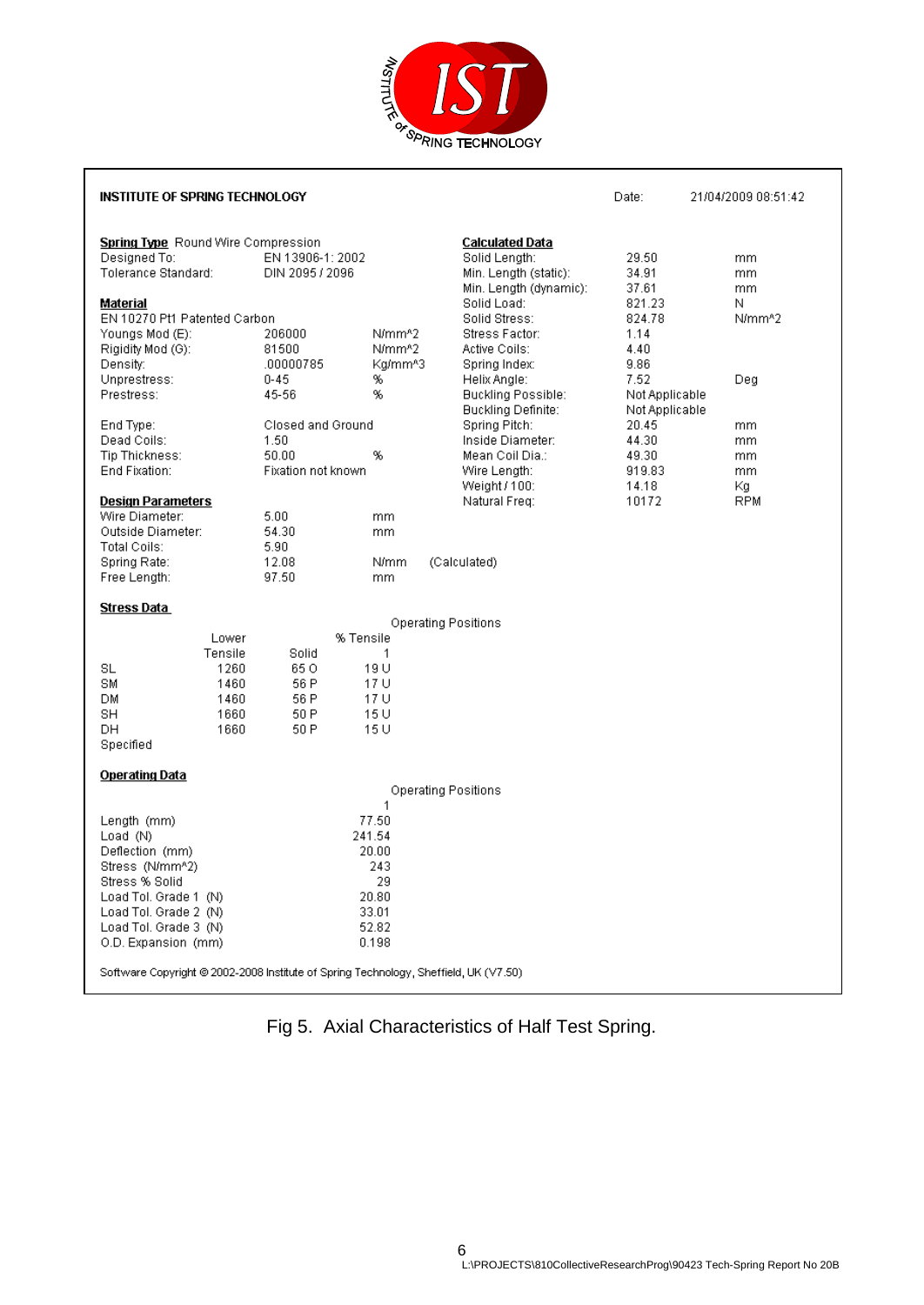

| INSTITUTE OF SPRING TECHNOLOGY |        |        |        |         |               | Date:   |                    | 21/04/2009 08:52:17 |
|--------------------------------|--------|--------|--------|---------|---------------|---------|--------------------|---------------------|
| Lateral Characteristics        |        |        |        |         |               |         |                    |                     |
|                                | Axial  | Axial  | Axial  | Lateral | Lateral       | Lateral | Lateral            | Combined            |
|                                | Length | Load   | Stress | Rate    | Deflection    | Load    | Stress             | Stress              |
|                                | mm     | N      | N/mm^2 | N/mm    | <sub>mm</sub> | Ν       | N/mm <sup>n2</sup> | N/mm <sup>n</sup> 2 |
| Free Position                  | 97.50  | 0      | 0      | 7.73    |               |         |                    |                     |
| Working Positions              |        |        |        |         |               |         |                    |                     |
|                                | 77.50  | 241.54 | 243    | 7.57    |               |         |                    |                     |

Fig 6. Lateral characteristics of half test spring.

It can be seen that the lateral spring rate is 7570N/m at the test positions. The mass of the active coils can be found by:

*totalcoils activecoils m Springweight*

 $m = 0.106$ kg

Using the formula:

$$
\omega_{nLat} = \frac{1}{3.89} \sqrt{\frac{k}{m}}
$$

*ωnLat* = Natural frequency  $k =$  Lateral spring rate *m* = mass of active coils

Note: Always use M,Kg,N units

This calculates out to: *ωnLat* = 70.5Hz

#### **4. Test programs**

Two programs of work were initiated, the first used a strain gauge to monitor for resonant peaks, and the second used a special natural frequency test machine to measure the lateral natural frequency.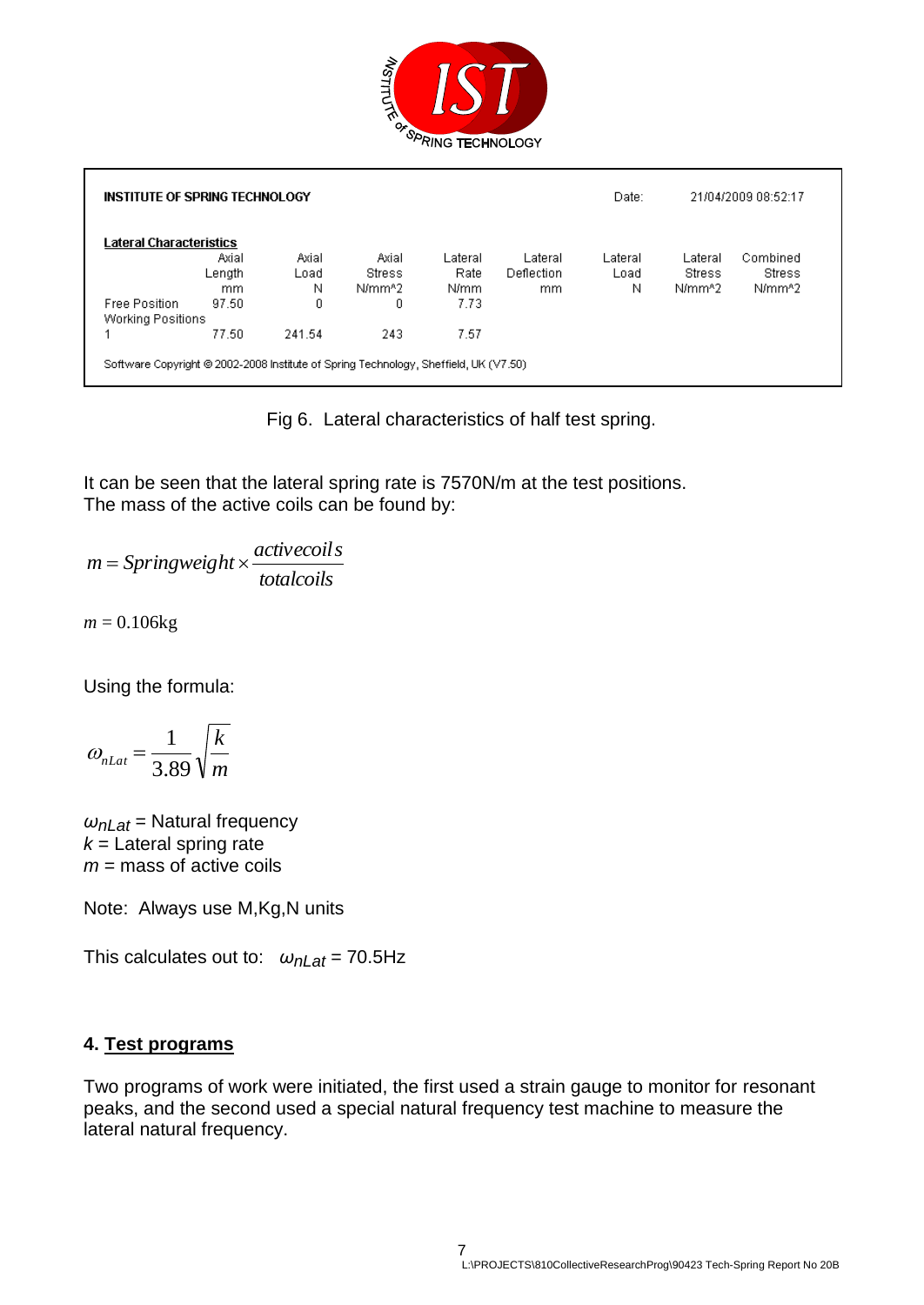

## **4.1 Strain gauge tests**

The test speed was slowly increased from 4Hz up to 70Hz looking for resonance peaks that occurred at sub-harmonics of the calculated torsional and lateral natural frequencies. The FFT screen was captured and can be seen below.

## **4.1.1 Torsional resonance test results**

For the torsional resonance it can be seen that at test speeds of 31Hz and 47 Hz a resonance peak occurred at 93Hz, which is close to the calculated  $\omega_{n}$  of 95.3Hz. As expected the  $2^{nd}$  sub harmonic produced a much higher peak than the  $3^{rd}$ .



Fig 7. FFT output for torsional resonance at  $3<sup>rd</sup>$  sub-harmonic



Fig 8. FFT output for torsional resonance at  $2^{nd}$  sub-harmonic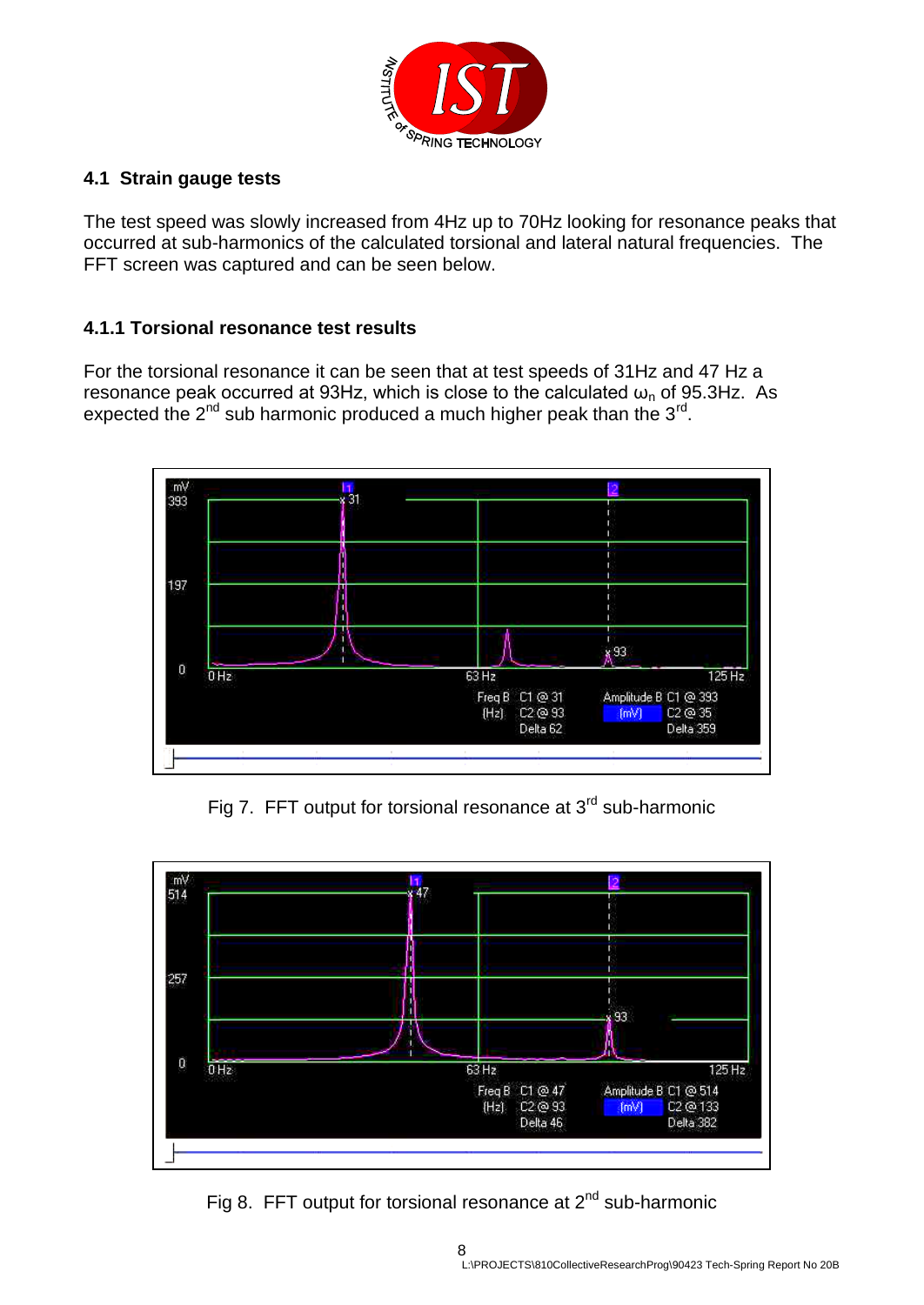

# **4.1.2 Lateral resonance test results**

For the lateral tests it can be seen that resonance occurred at sub-harmonics of 23Hz and 35Hz.



Fig 9. FFT output for Lateral resonance at 3<sup>rd</sup> sub-harmonic



Fig 10. FFT output for Lateral resonance at 2<sup>nd</sup> sub-harmonic

#### **4.2 Lateral natural frequency measurements**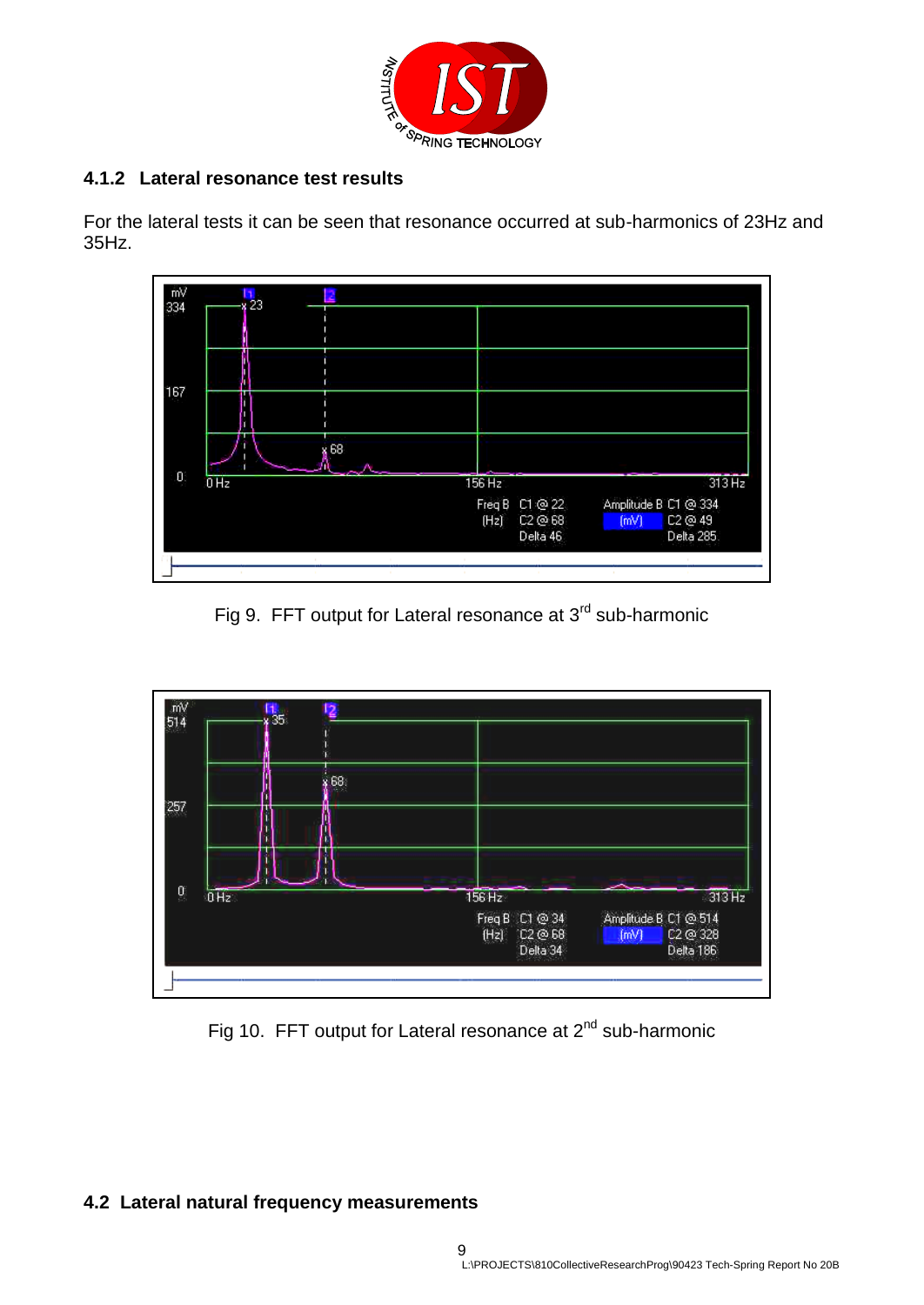

This test comprises of deflecting the spring in the middle and releasing to set up a lateral vibration. A sensor is used to monitor this and record the resulting data.

| Test<br>spring | Wire diam<br>(mm) | <b>OD</b><br>(mm) | <b>Total coils</b> | Lo<br>(mm) | <b>Test length</b><br>(mm |
|----------------|-------------------|-------------------|--------------------|------------|---------------------------|
|                |                   | 54.3              | 10.3               | 190        | 155                       |
|                |                   | 23.35             | 12.75              | 87.5       | 86                        |
|                |                   | 33.03             | 6.9                | 53.4       | 51                        |
|                | 2.35              | 31.5              | 5.5                | 74.3       | 56                        |

| <b>Test spring</b> | <b>Calculated Lateral</b><br><b>Frequency (Hz)</b> | <b>Measured Lateral</b><br><b>Frequency (Hz)</b> | % error |
|--------------------|----------------------------------------------------|--------------------------------------------------|---------|
|                    |                                                    | 68                                               | $+2.8$  |
|                    | 114                                                | 113                                              |         |
|                    | 388                                                | 379                                              | $+2.3$  |
|                    | つぬつ                                                | 278                                              |         |

#### **5. Discussion**

From the above results it can be seen that the torsional and lateral natural frequencies can be calculated with reasonable precision. However the lateral rate calculations are very sensitive to the active number of coils and the associated active coil mass. With a spring of few coils the estimation of active coils will be highly subjective, however it appears that using a dead end coil factor of 1.50 is reasonable for both the torsional and lateral calculations. Extending the theoretical length of the half spring by half a wire diameter to account for the end coil tip, which does not exist in the real spring will also improve the lateral rate calculation accuracy.

Springs that have gentle end coil layon will see an increase in spring rate and a reduction in active mass, which will combine to give and increase in natural frequency as deflection is increased.

Springs with high helix angles and indexes will see significant increase in coil diameter during compression. This can combine to give a reducing rate and hence natural frequency as the spring is compressed. High helix angles can also produce considerable inaccuracies in the lateral spring rate calculations.

The relative effect of these non-axial resonances will depend on the actual shape of the spring. Springs with high helix angles will produce a relatively large torsional movement and hence would be expected to produce a much higher resonance response that a low helix angle spring.

With lateral resonance it needs to be remembered that the lateral rate is not a constant and changes with deflection. The amount of change is dependant on the spring design but it can be considerable.